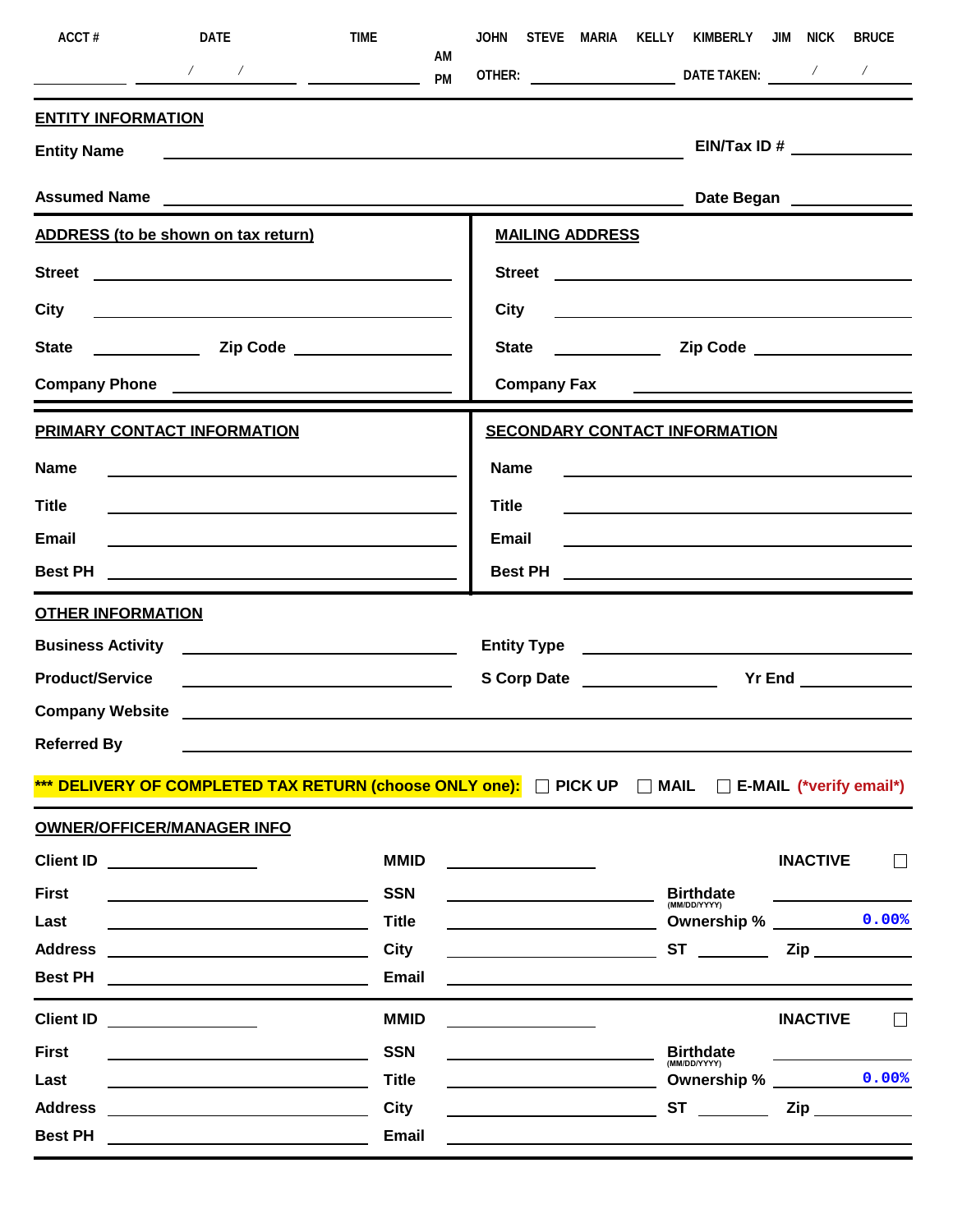| ACCT#            | DATE                                                                                                                  | <b>TIME</b><br>AM | <b>JOHN</b>                                                                                                          | <b>STEVE</b> | <b>MARIA</b>                                                                                                                                                                                                                         | KELLY | <b>KIMBERLY</b>                                                                                                          | JIM | <b>NICK</b>     | <b>BRUCE</b>                                             |  |
|------------------|-----------------------------------------------------------------------------------------------------------------------|-------------------|----------------------------------------------------------------------------------------------------------------------|--------------|--------------------------------------------------------------------------------------------------------------------------------------------------------------------------------------------------------------------------------------|-------|--------------------------------------------------------------------------------------------------------------------------|-----|-----------------|----------------------------------------------------------|--|
|                  | $\sqrt{2}$<br>$\sim$ $\sim$                                                                                           | <b>PM</b>         | OTHER:                                                                                                               |              | <u>and the company of the company of the company of the company of the company of the company of the company of the company of the company of the company of the company of the company of the company of the company of the com</u> |       | DATE TAKEN:                                                                                                              |     | Γ               |                                                          |  |
| <b>Client ID</b> |                                                                                                                       | <b>MMID</b>       | <u> 1989 - Andrea Andrew Maria III, populație de la provincia de la provincia de la provincia de la provincia de</u> |              |                                                                                                                                                                                                                                      |       |                                                                                                                          |     | <b>INACTIVE</b> |                                                          |  |
| <b>First</b>     | the contract of the contract of the contract of the contract of the contract of the contract of the contract of       | <b>SSN</b>        | <u> 1989 - Andrea Barbara, poeta esperanto-</u>                                                                      |              |                                                                                                                                                                                                                                      |       | <b>Birthdate</b><br>(MM/DD/YYYY)                                                                                         |     |                 |                                                          |  |
| Last             |                                                                                                                       | <b>Title</b>      | <u> 1989 - Johann Barn, mars eta bainar eta baina eta baina eta baina eta baina eta baina eta baina eta baina e</u>  |              |                                                                                                                                                                                                                                      |       | <b>Ownership %</b>                                                                                                       |     |                 | 0.00%                                                    |  |
| <b>Address</b>   | <u> 1989 - Johann Harry Harry Harry Harry Harry Harry Harry Harry Harry Harry Harry Harry Harry Harry Harry Harry</u> | City              |                                                                                                                      |              |                                                                                                                                                                                                                                      |       | <b>ST</b>                                                                                                                |     |                 | $\mathsf{Zip} \hspace{0.1cm} \underline{\hspace{1.5cm}}$ |  |
| <b>Best PH</b>   |                                                                                                                       | Email             |                                                                                                                      |              |                                                                                                                                                                                                                                      |       | <u>a sa barang sa mga barang sa mga barang sa mga barang sa mga barang sa mga barang sa mga barang sa mga barang sa </u> |     |                 |                                                          |  |
| <b>Client ID</b> |                                                                                                                       | <b>MMID</b>       |                                                                                                                      |              |                                                                                                                                                                                                                                      |       |                                                                                                                          |     | <b>INACTIVE</b> |                                                          |  |
| <b>First</b>     |                                                                                                                       | <b>SSN</b>        |                                                                                                                      |              |                                                                                                                                                                                                                                      |       | <b>Birthdate</b><br>(MM/DD/YYYY)                                                                                         |     |                 |                                                          |  |
| Last             |                                                                                                                       | <b>Title</b>      |                                                                                                                      |              |                                                                                                                                                                                                                                      |       | Ownership % __________                                                                                                   |     |                 | 0.00%                                                    |  |
| <b>Address</b>   |                                                                                                                       | City              |                                                                                                                      |              |                                                                                                                                                                                                                                      |       | <b>ST</b>                                                                                                                |     |                 | $\mathsf{Zip} \hspace{0.1cm} \underline{\hspace{1.5cm}}$ |  |
| <b>Best PH</b>   |                                                                                                                       | Email             |                                                                                                                      |              |                                                                                                                                                                                                                                      |       |                                                                                                                          |     |                 |                                                          |  |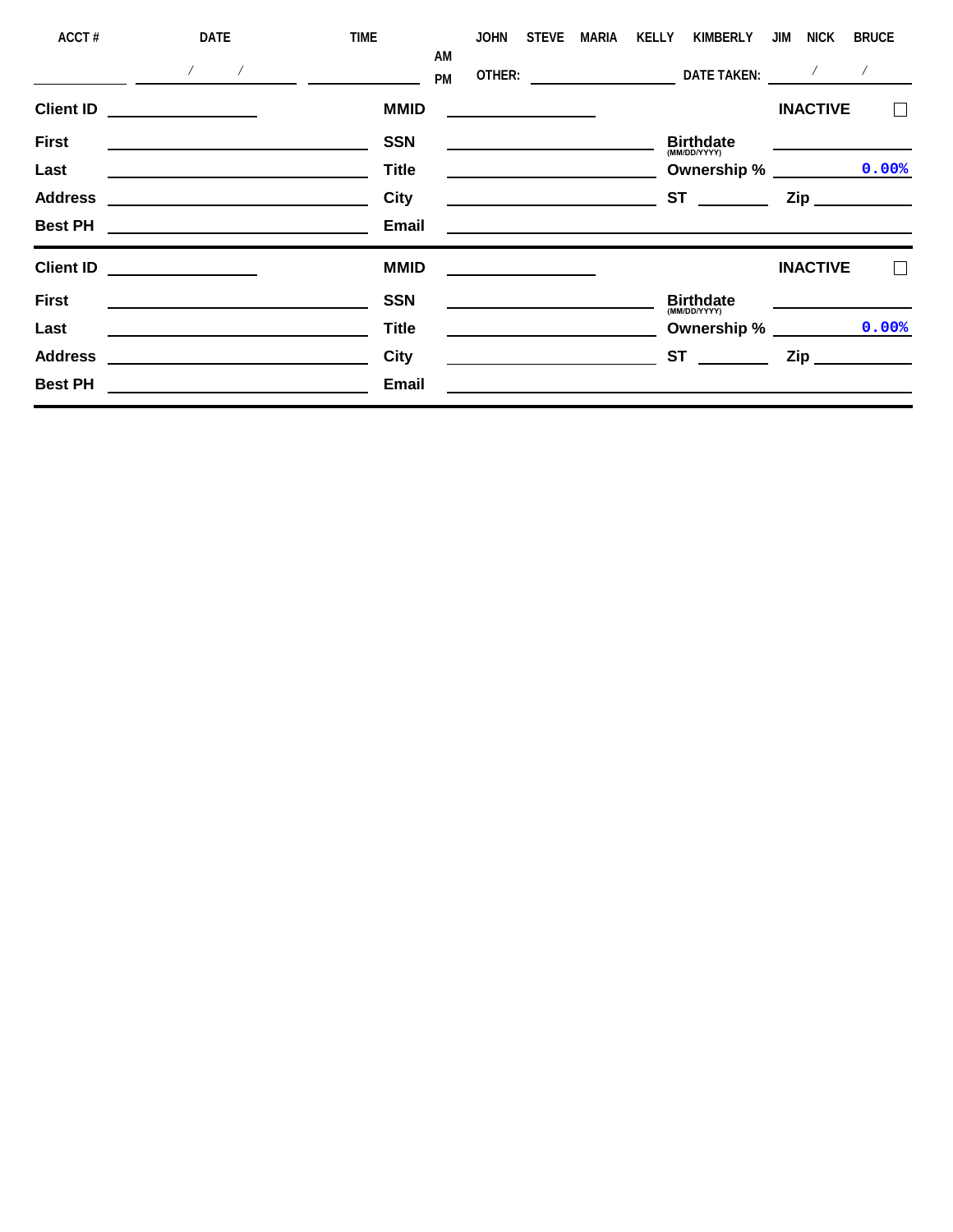| ACCT# | DATE       | TIME |    |           |  | JOHN STEVE MARIA KELLY KIMBERLY JIM NICK BRUCE                                                                                                                                                                                 |  |  |
|-------|------------|------|----|-----------|--|--------------------------------------------------------------------------------------------------------------------------------------------------------------------------------------------------------------------------------|--|--|
|       | $\sqrt{2}$ |      | АM | PM OTHER: |  | DATE TAKEN: Noted that the New York of the New York of the New York of the New York of the New York of the New York of the New York of the New York of the New York of the New York of the New York of the New York of the New |  |  |

## **PREPARER NOTE(S)**

| CLIENT SINCE: | Internal Use Only |              | <b>PRICE: \$</b> |  |
|---------------|-------------------|--------------|------------------|--|
|               |                   | FEDERAL \$   |                  |  |
|               |                   | <b>STATE</b> |                  |  |
|               |                   | <b>LOCAL</b> |                  |  |